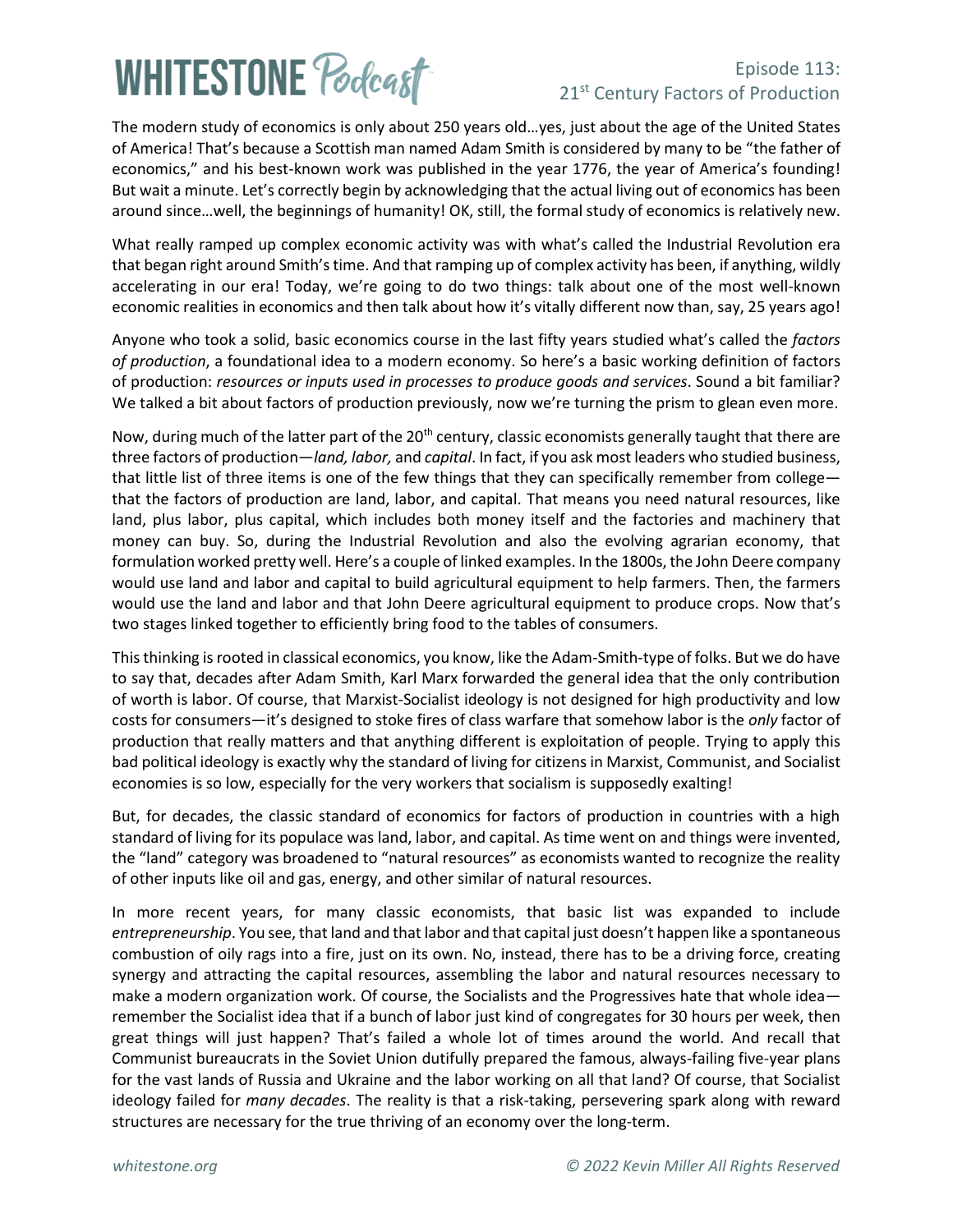## **WHITESTONE Poclast**

### Episode 113: 21<sup>st</sup> Century Factors of Production

So, if you go to many basic business textbooks in the current era, textbooks based on the classic economics that actually help build widespread prosperity, you will often find these four factors of production: land, labor, capital, and entrepreneurship. But personally, when I speak to executives and university students, I add two additional factors of production. Let's take a look at the first one and explore why it's added.

The fifth classic factor of production is *technology*. Here's why. Just like land, labor, and capital need a persevering *entrepreneurship* embedded in the mix, *land, labor, and capital* need to mix in 21st century *technology* to thrive. Think about this list of companies that have risen so highly in employee prosperity, customer loyalty, and stockholder wealth in the first twenty years of the  $21<sup>st</sup>$  century: Apple, Microsoft, Amazon, Facebook, Google. Yes, each of these companies significantly drove innovative technology into their companies' factors of production. Not convinced? Let me list them again. Apple, Microsoft, Amazon, Facebook, Google. Then let's list their predecessors in the early 2000s in serving customers: Nokia phones, Smith-Corona typewriters, Sears retail stores, and local newspapers in hundreds of cities with advertising.

Now we have to ask ourselves. Were Nokia, Smith-Corona, Sears, and your city newspaper effectively mixing land, labor, capital, and entrepreneurship? Well, maybe it seemed like that was so at the time until innovative technology inexorably, aggressively pushed them aside! Wow, you say, are you kidding? My company is supposed to be another Apple or Microsoft or Amazon?? Well, no, but is your enterprise effectively scoping out and adopting the best technological inputs? You see, you don't have be the actual innovator or inventor, but in the 21<sup>st</sup> century, the enterprise that *doesn't* constantly pursue the effective adoption of the most effective, emerging technology is the enterprise that will inevitably drift into failure.

And that brings us to the very essential sixth factor of production for the 21st century and beyond *knowledge*. Hey, you say, "*knowledge*, well that's obvious!" OK, then, why isn't knowledge on the list of factors of production? Well, you might say, knowledge is implied to be there—otherwise, how will the enterprise effectively blend land, labor, capital, entrepreneurship, and technology? Exactly true. But the problem is, I've seen countless people think that someone being a CEO automatically makes that CEO an effective knowledge worker, a leader who, by virtue of holding high office, successfully mixes land, labor, capital, entrepreneurship, and technology. You mean, like Nokia? Like Smith-Corona? Like Sears? All this is why I tell everyone that *we all* must be morphing constantly to be the best knowledge workers we can!

You see, both *technology* and *knowledge* are increasing so rapidly nowadays that enterprises and even whole industries are being severely stressed, even all the way to being threatened as to their very existence. You know, like many newspapers that have gone out of business the last several decades.

So, let's look at the list of six factors of production relevant to these first several decades of the 21st century: *land, labor, capital, entrepreneurship, technology,* and *knowledge*. But notice this last, crucial point—these factors are definitely not all equal in importance! Centuries ago, land and labor were dominant in the economics of agriculture, and technology was little to no factor at all—even all the way to motivating farm families to have a dozen children to inexpensively labor on the family's land.

But nowadays, the essential mix for many enterprises *centersfirst* on three integrated factors: knowledge, its effective application of technology, and an evergreen-style of entrepreneurship. Why these three? Because the majority of modern enterprises simply can't be great, enduring stewards of the land, labor and capital *without* cutting-edge knowledge, effective use of technology, and an entrepreneurial mindset!

Now let's specifically talk about you! Unless you own your own small business or can substantially impact the enterprise as an executive, you may feel confined, restricted, and frustrated about your enterprise's deficiencies here. Don't despair! You can work to apply these in your sphere of influence, ultimately winning the day. And if not that, you are preparing for your next position, the one that God has been directing you to all along. So, how's your *personal* development in *knowledge, technology, and entrepreneurial mindset*? For sure, those are the *personal* factors of production that will yield great fruit!